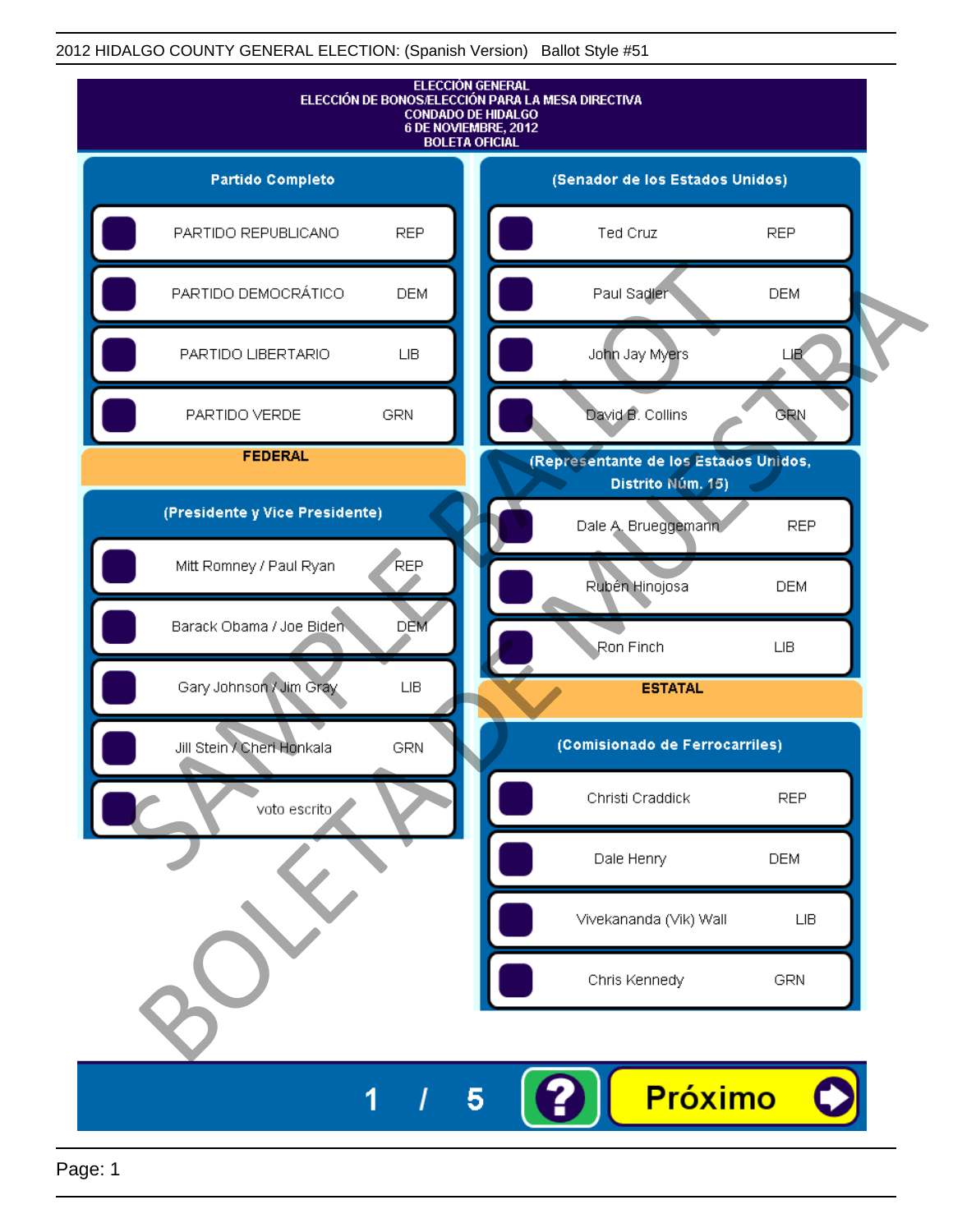

Page: 2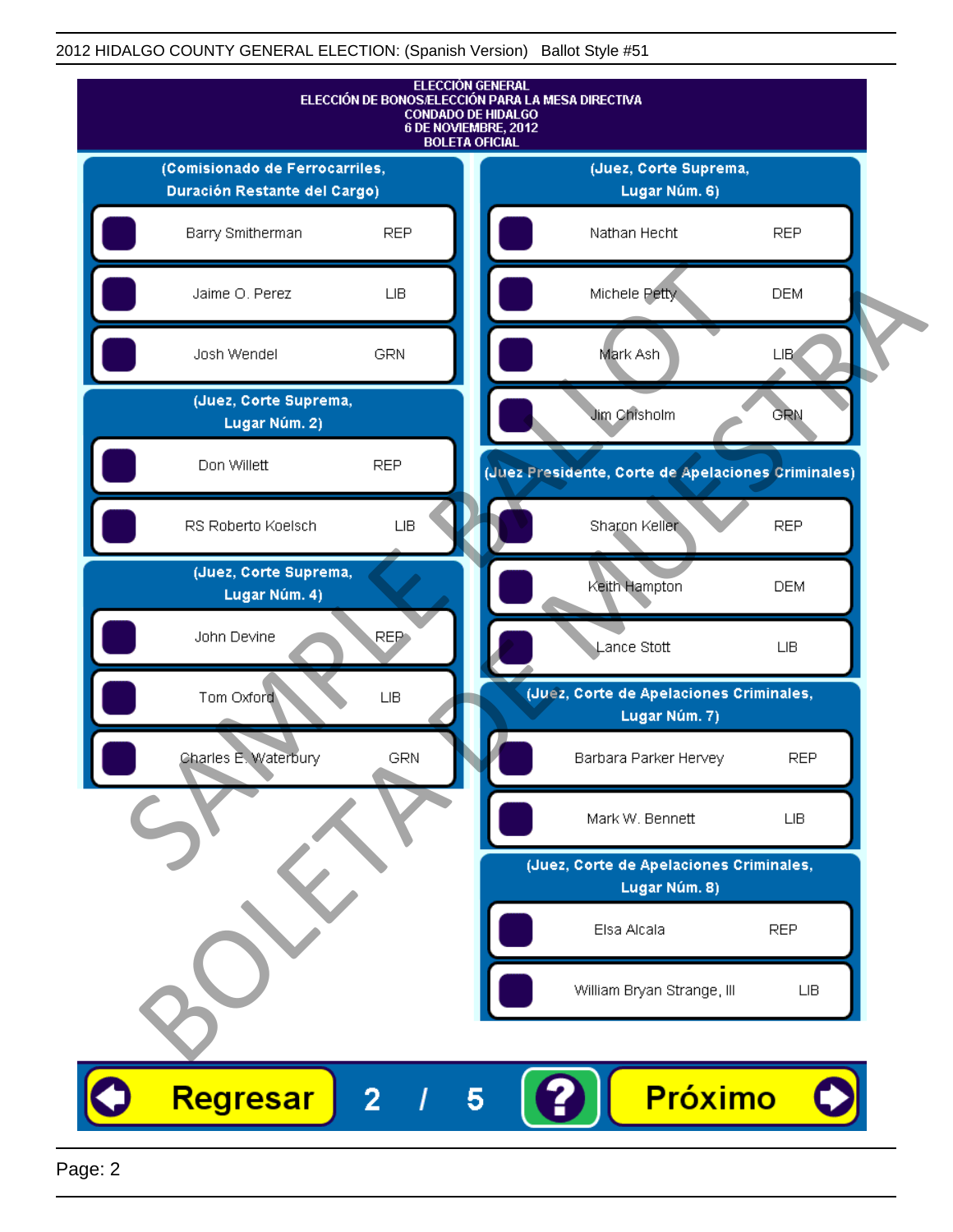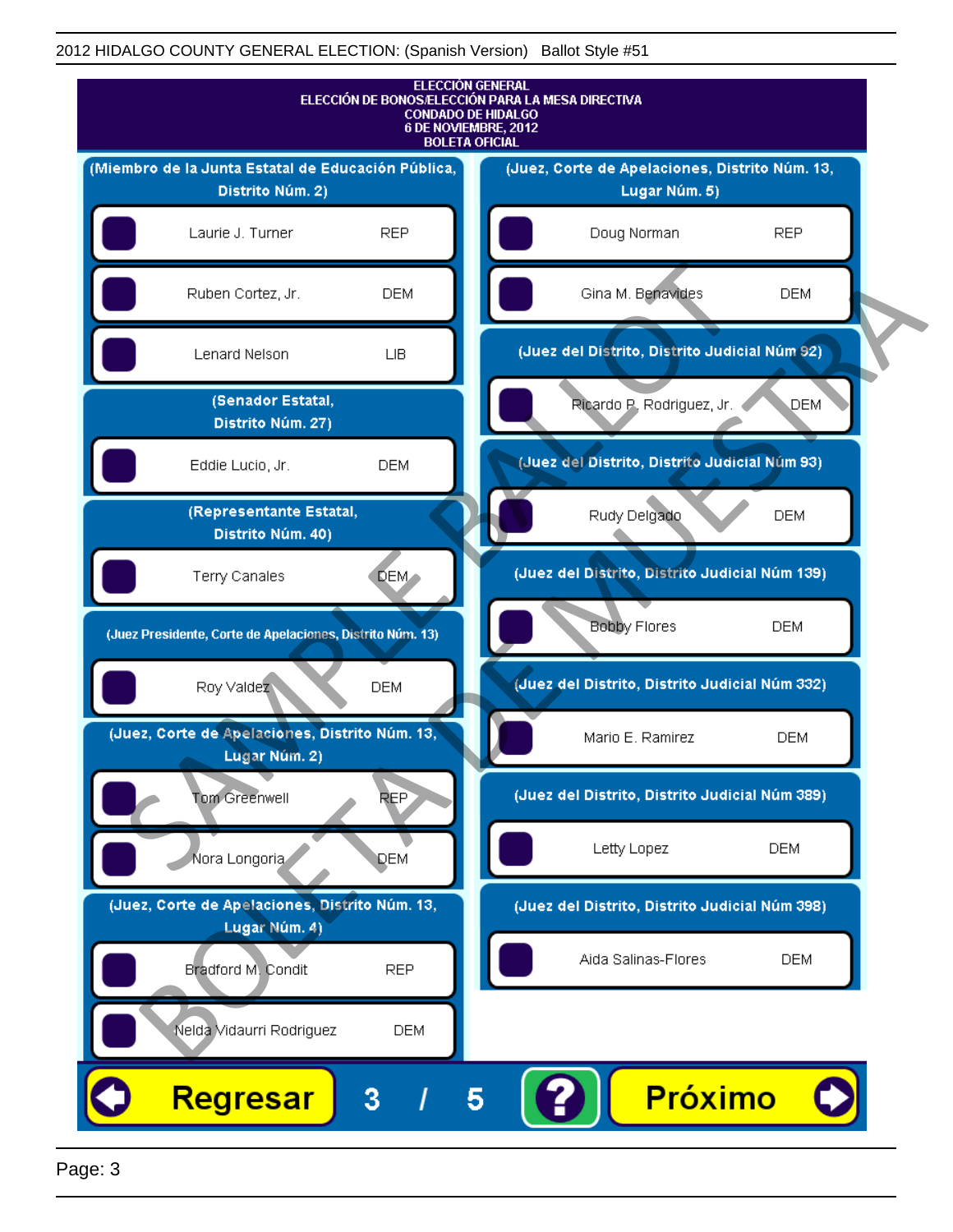| <b>ELECCIÓN GENERAL</b><br>ELECCIÓN DE BONOS/ELECCIÓN PARA LA MESA DIRECTIVA<br><b>CONDADO DE HIDALGO</b><br>6 DE NOVIEMBRE, 2012<br><b>BOLETA OFICIAL</b> |                              |
|------------------------------------------------------------------------------------------------------------------------------------------------------------|------------------------------|
| (Juez del Distrito, Distrito Judicial Núm 430)                                                                                                             | <b>CIUDAD DE ELSA</b>        |
| Israel Ramon, Jr.<br><b>DEM</b>                                                                                                                            | (Concejal,<br>Lugar #2)      |
| (Juez del Distrito, Distrito Judicial Núm 449)                                                                                                             | Jesus Sergio Jesse Jr. Perez |
| <b>DEM</b><br>Jesse Contreras                                                                                                                              | Daniel Ramirez               |
| <b>CONDADO</b>                                                                                                                                             | Victor L. Hernandez          |
| (Sherife)                                                                                                                                                  | (Concejal,<br>Lugar $#3)$    |
| <b>REP</b><br>Robert Caples                                                                                                                                | Felipe Balli                 |
| Guadalupe "Lupe" Trevino<br><b>J</b> DEM                                                                                                                   | Jesse Leal                   |
| DISTRITO DE DRENAJE NUMERO UNO DEL CONDADO<br>DE HIDALGO, TEXAS                                                                                            | Ricardo "Rick" Sanchez       |
| <b>ELECCIÓN DE BONOS</b>                                                                                                                                   | (Concejal,                   |
| (LA EMISIÓN DE BONOS EN LA CANTIDAD DE                                                                                                                     | Lugar #4)                    |
| \$184,000,000.00 Y LA IMPOSICIÓN DE IMPUESTOS<br>SUFICIENTES PARA PAGAR LOS BONOS PARA<br>MEJORAS AL SISTEMA DE DESAGUE DEL DISTRITO?)                     | Leo Gonzalez                 |
| A FAVOR                                                                                                                                                    | Gilbert Martinez             |
| EN CONTRA                                                                                                                                                  | David Sanchez                |
|                                                                                                                                                            |                              |
| Regresar<br>4                                                                                                                                              | Próximo<br>5                 |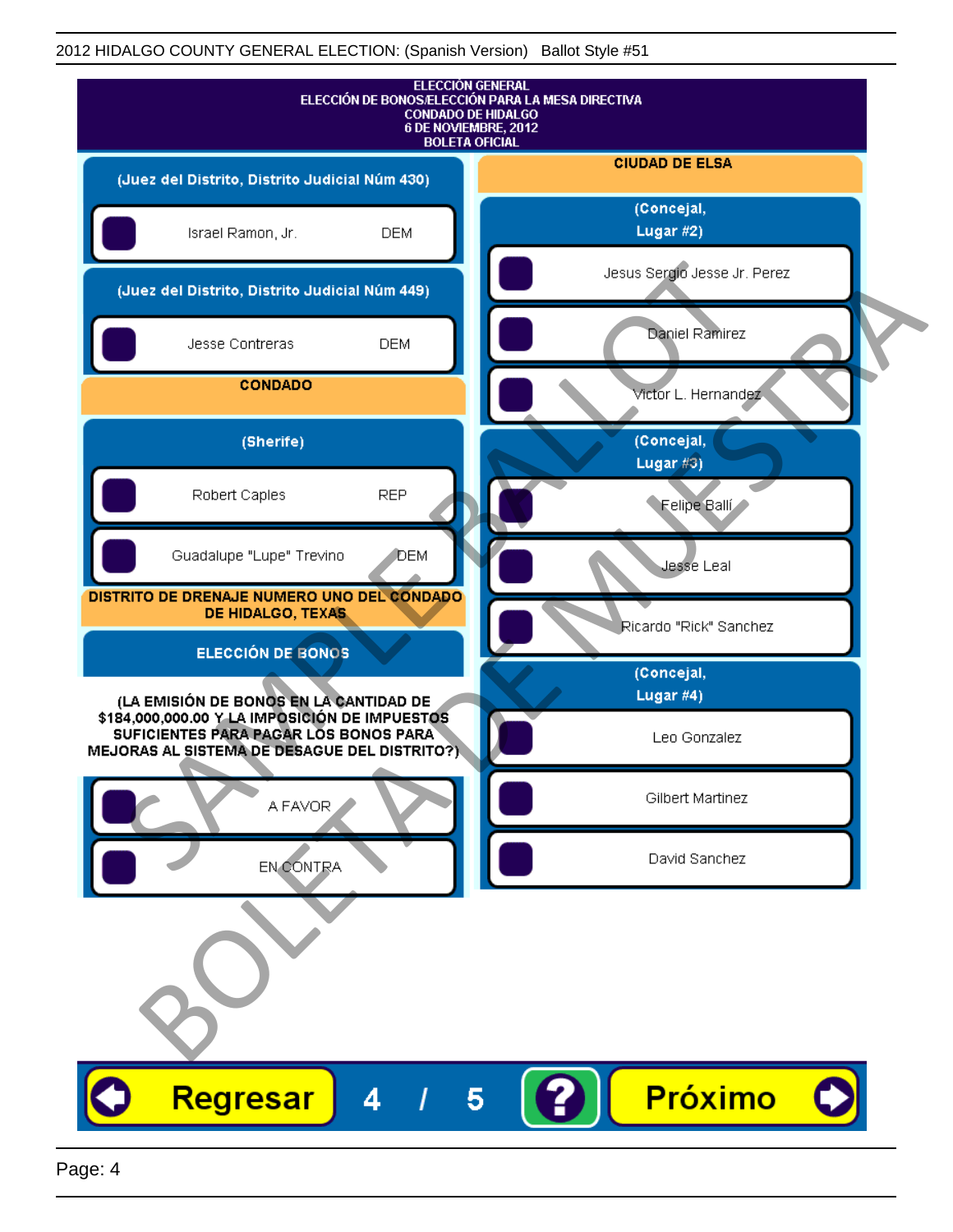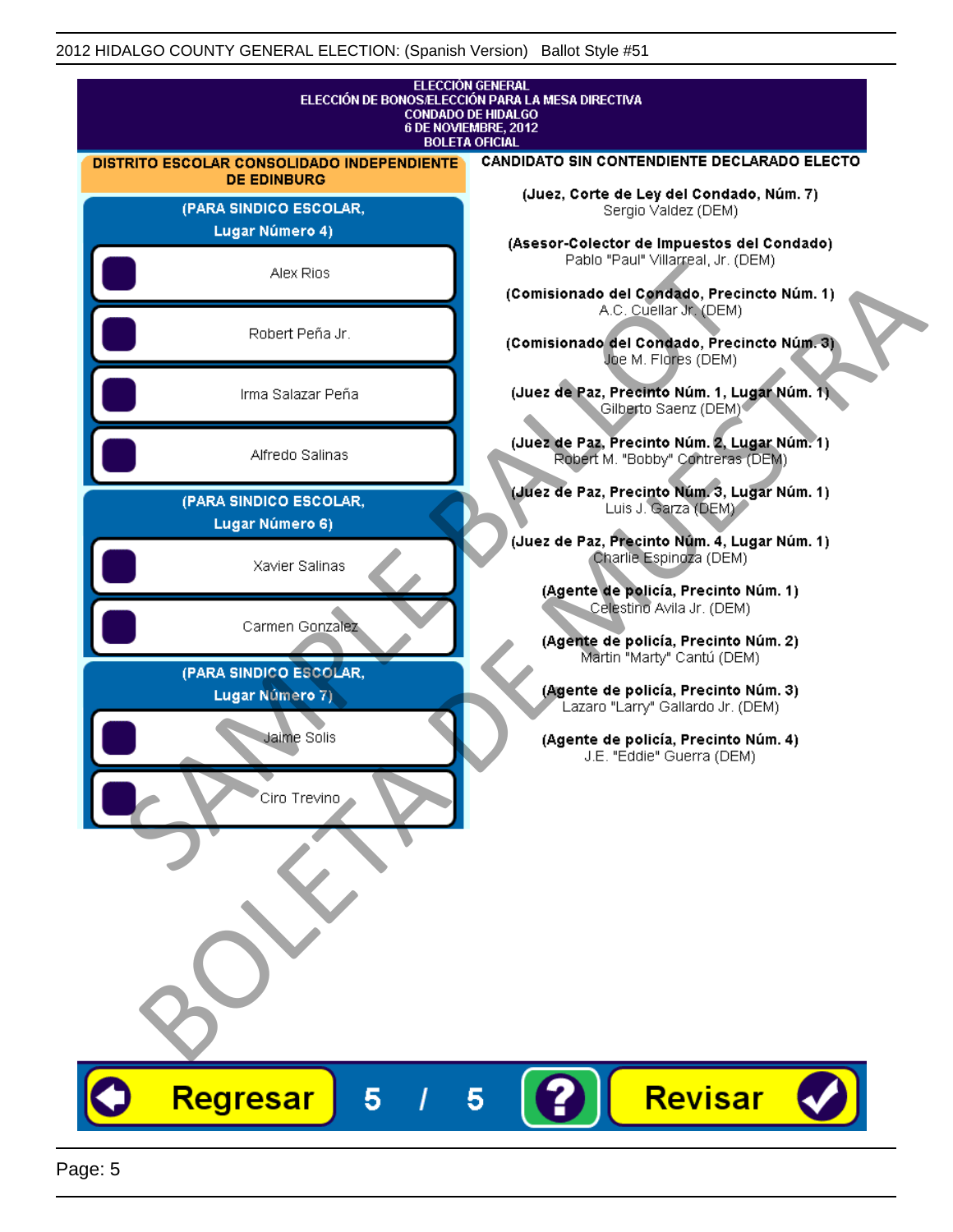## Resumen de instrucciones para la boleta electoral.

Presione el nombre del candidato o el título de la contienda para volver a la contienda.

El botón Votar se iluminará

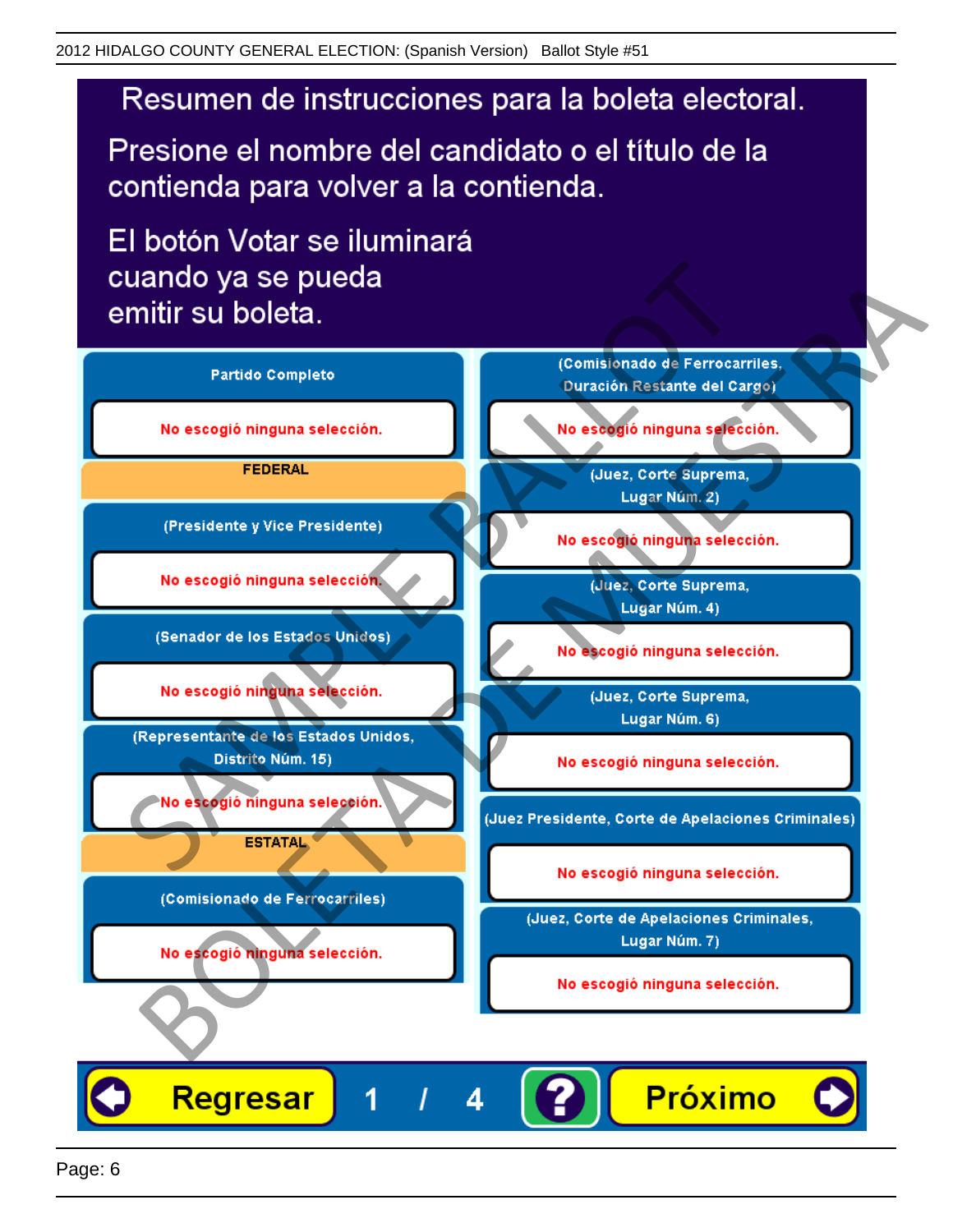## Resumen de instrucciones para la boleta electoral.

Presione el nombre del candidato o el título de la contienda para volver a la contienda.

El botón Votar se iluminará



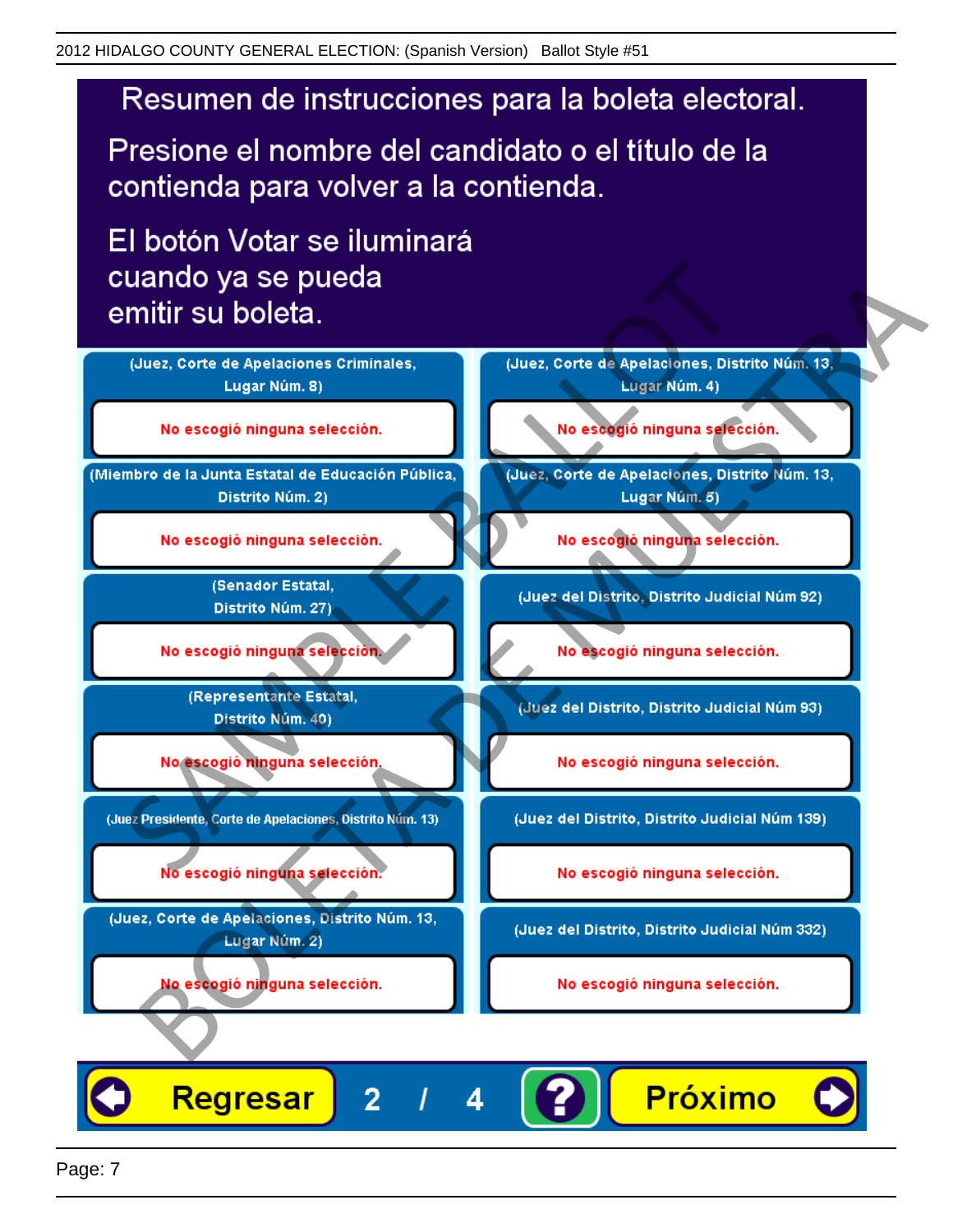

Presione el nombre del candidato o el título de la contienda para volver a la contienda.

El botón Votar se iluminará